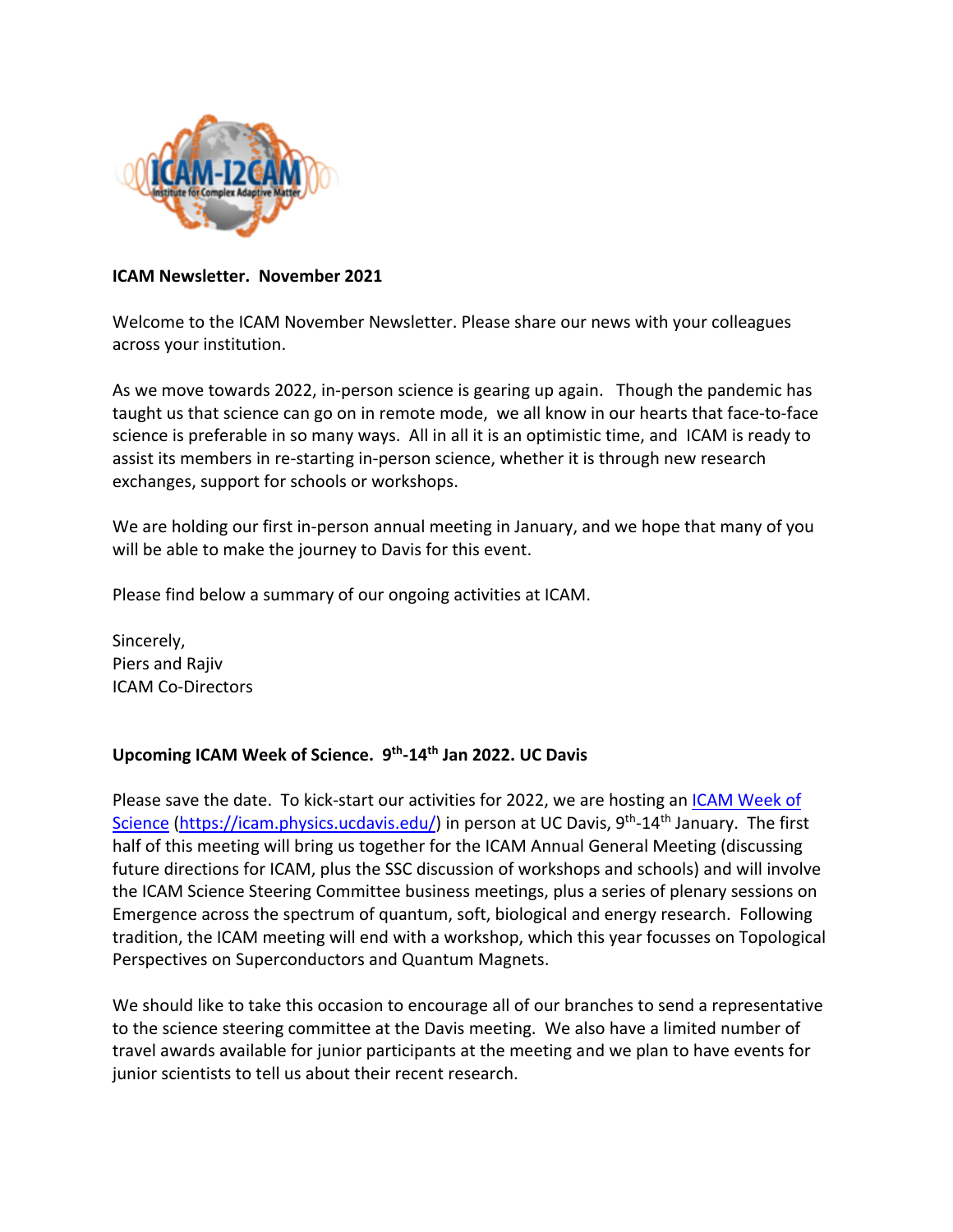Although this meeting will be run in hybrid mode to accommodate those who are unable to travel, we really wish to encourage all members to try to make the journey. ICAM will support the travel and accommodation of one member of the SSC per ICAM node or consortium.

### **QuantEmX**

This Fall, QuantEmX science exchanges started to roll into action, with new experimental exchanges taking place to the National High Magnetic Field Laboratory and Los Alamos. We expect that 2022 will be a bumper year for science exchanges. ICAM would like to reach out, particularly to the younger scientists across our network to encourage them to participate in the QuantEmX science exchanges, for which we have extensive support.

Applications for QuantEmX can be made at:

# https://www.icam-i2cam.org/quantemx

The current application window is open until Jan  $31<sup>st</sup>$  for travel starting in March 2022.

### **AccelNet Proposal**

ICAM has re-submitted our network grant "AccelNet for Quantum Materials" to the Office of International Science at the National Science Foundation, following useful feedback from the first round of reviewers. If the grant is successful, it will link ICAM and nine other research networks into a "network of networks" with the goal of searching for new families of quantum materials and starting a new database for quantum materials that will include both successes and failures, to help avoid un-necessary repetition of experiments. We will keep you informed as to the progress of this proposal.